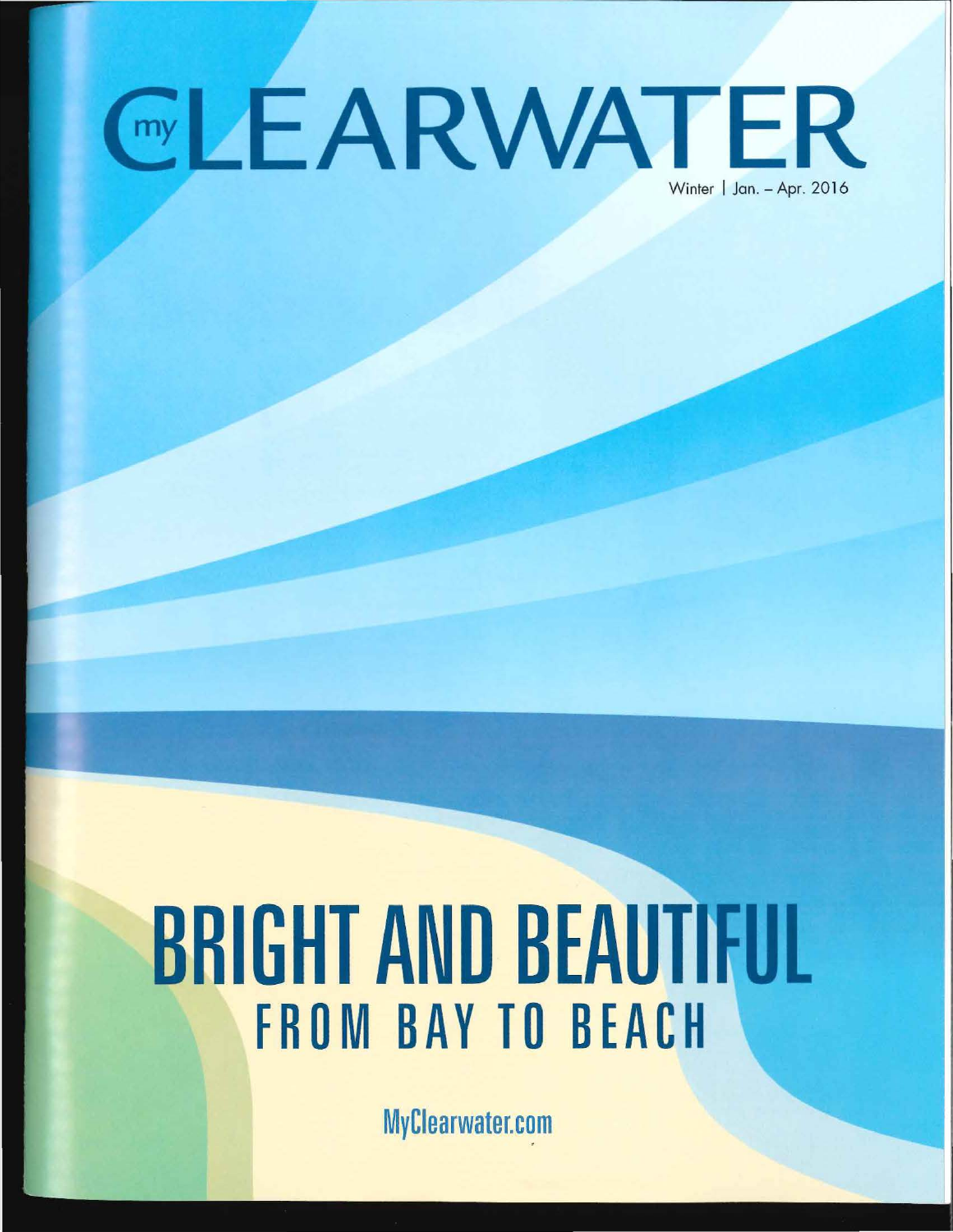## Library: Adult

## Library Hours

Vipidr



#### Beach Library

69 Bay Esplanade Mon. and Tue., 10 a.m.- 5 p.m. Wed., 1 - 7 p.m. Thurs. - Fri., 1 - 5 p.m. Sat. and Sun., Closed

#### Countryside Library

2642 Sabal Springs Drive Mon. - Tue., 9 a.m. - 6 p.m. Wed., 10 a.m. - 8 p.m. Thu., 10 a.m. - 6 p.m. Fri. - Sun., noon - 5 p.m.

### East Library

2251 Drew St. Mon., 9 a.m. - 6 p.m. Tue., 9 a.m. - 8 p.m. Wed.- Thu., 10 a.m.- 6 p.m. Fri. - Sat., noon - 5 p.m. Sun., Closed

#### Main Library

100 N. Osceola Ave. Mon., 9 a.m. - 6 p.m. Tue., 9 a.m. - 9 p.m. Wed., 10 a.m. - 9 p.m. Thu., 10 a.m. - 6 p.m. Fri. - Sun., noon - 5 p.m.

#### North Greenwood **Library**

905 N. MLKJr. Ave. Mon., 10 a.m.- 6 p.m. Tue.- Wed., 10 a.m.- 8 p.m. Thu., 10 a.m. - 6 p.m. Fri., noon  $-5$  p.m. Sat., - Sun., Closed



#### Beach Library

Computer Help with Ray All types of computer help will be provided.

• Mon., 10 a.m.-noon

#### Clearwater Beach Shell Crofters Club

Create shell crafts such as photo frames, wreaths, wall plaques and more, using shells found on the beach. Sponsored in part by Beach Friends of the Library. To join, call447-5882.

• Thu., Mar. 10, 24, and Apr. 14, 28, 1-3 p.m.

#### Writers Support Group

A workshop for writers and aspiring writers by Anne Garris.

• Wed., Mar. 2, Apr. 6, 1 p.m.

Centennial Celebration with Jim Schnur: Books Along the Beach James Schnur, past president of the Pinellas County Historical Society will present a brief history of the development over the last century of Clearwater's coastline and will share historical images before condos dominated the skyline. Learn the role the Clearwater Public Library System played during the last 100 years.  $\bullet$  Tue., Mar.  $8, 2$  p.m.

#### Book Talk with Local Author Susan Santangelo, "Baby Boomer Mysteries"

Join local author Susan Santangelo in a centennial celebration launching her sixth Baby Boomer Mystery series book, "Second Honeymoons Can Be Murder." Most of the story takes place locally on Honeymoon Island.

• Tue., Mar. 29, 1:30 p.m.

#### Countryside Library

#### Scrabble @ the Library

Play Scrabble at the library! All ages and skill levels welcome. Bring your board or use ours. Program is held in partnership with the Tampa Bay Scrabble Club.

• First Sun., noon-4:30 p.m.

#### Mind Stretching Mondays

Exercise your brain with fun activities at the library.

• First, second and third Mon., 2:30-3:30 p.m.

#### English as a Second Language Classes

Practice English as a second language. Call 669-1 140 to register.

• Mon. and Wed., 3:30-5:30 p.m.

#### Basic Computer Skills

Learn basic computer skills in the Studio. Topics will change weekly.

• First and third Tue., 10:30 a.m.-12:30 p.m.

**To reach any of the library branches, call 562-4970 or visit** *MyC/earwater.com/CPL.*